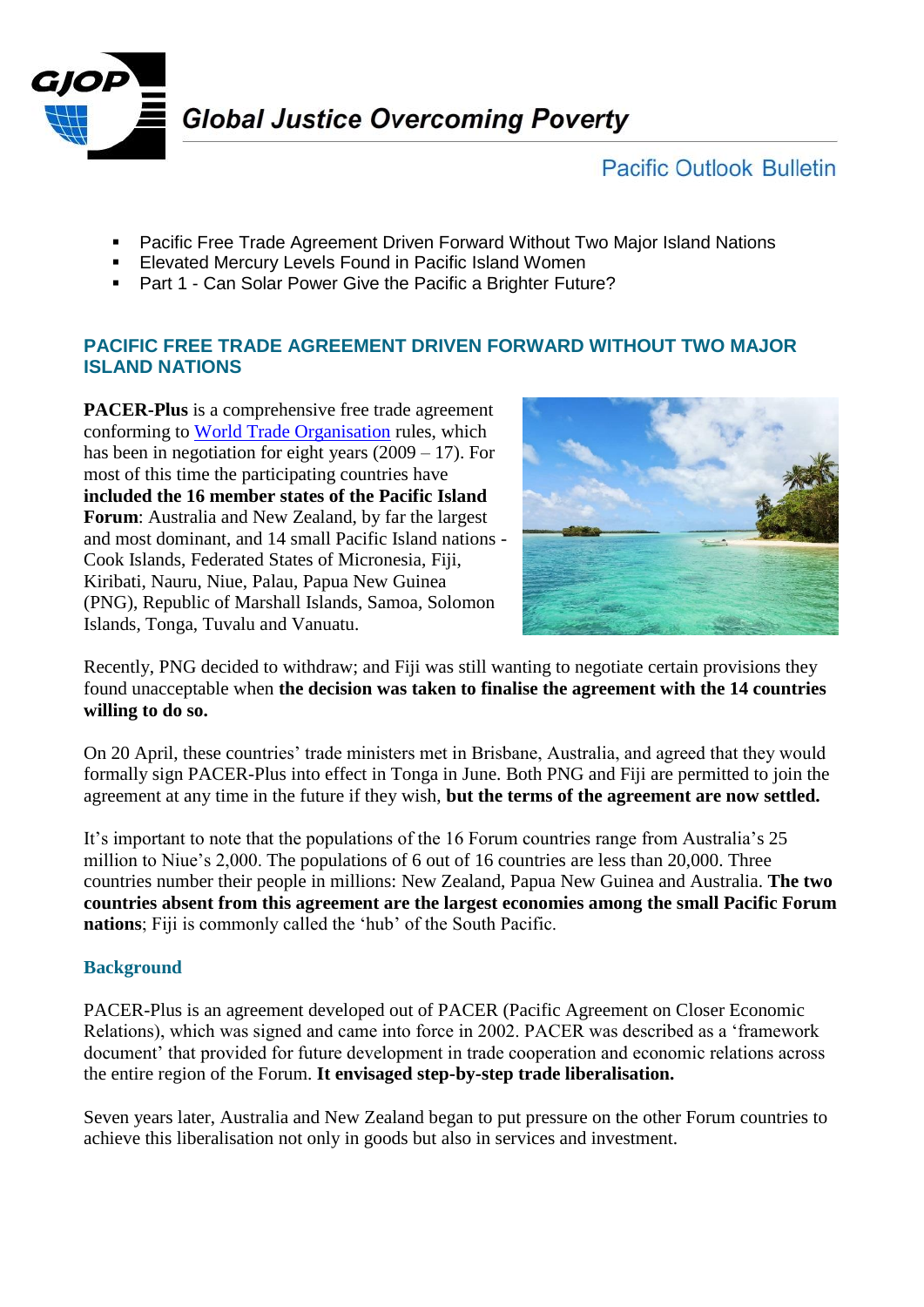Some of the provisions of PACER-Plus presented by its proponents as advantageous to the small island nations are:

- countries will progressively remove tariffs over a very extended period of time;
- infant industries may be protected for 10 years, after which any country wanting to maintain protection must pay compensation to those affected by this decision;
- a country may take safeguarding measures against a surge of imports when another country's excess production threatens their domestic industry;
- only those services which a country specifies as open to free trade are included in the agreement;
- Aid for Trade will be available to assist small countries in increasing and diversifying exports; and
- assistance will also be available to help them participate in seasonal work in Australia and New Zealand.

However, PACER-Plus has been opposed and severely criticised by many throughout the region concerned about its potential for damage to the small, vulnerable nations it is supposed to be helping. Two enthusiastic comments from the Trade Ministers of Australia and New Zealand after the Brisbane meeting confirm critics' alarm. Steve Ciobo (Australia) announced that PACER-Plus "has the potential to reshape the economic fundamentals of the Pacific region". Todd McLay (New Zealand) rejoiced that the agreement afforded "good access for New Zealand companies to some of those markets".

## **What is wrong with PACER–Plus?**

The following criticisms come from civil society organisations, government officials, technical officers in regional organisations and even business people, representing a broad cross-section of people from 22 Pacific Island countries. In brief:

- Tariffs are a key source of revenue for governments with little access to taxes. Their removal diminishes government capacity to provide essential services to their people (for example, in education, health care, environmental health, finances, communications, transport). At the same time opening the economy to foreign service companies and foreign investment shifts control of services to foreign private enterprise and reduces the power of governments to regulate.
- Taking health care as an example, these measures readily lead to the growth of high-cost, private health services for those who can afford them and poor health outcomes for those who cannot.
- The protections provided for foreign investors limit the scope for governments to ensure that what is done is in the best interests of their people and may expose governments to prohibitively expensive litigation when there is a dispute. This becomes a deterrent to government action.
- PACER-Plus threatens people's right to such productive resources as land, water and seed, as well as the role of the state in providing these resources. It jeopardises the people's access to healthy food.

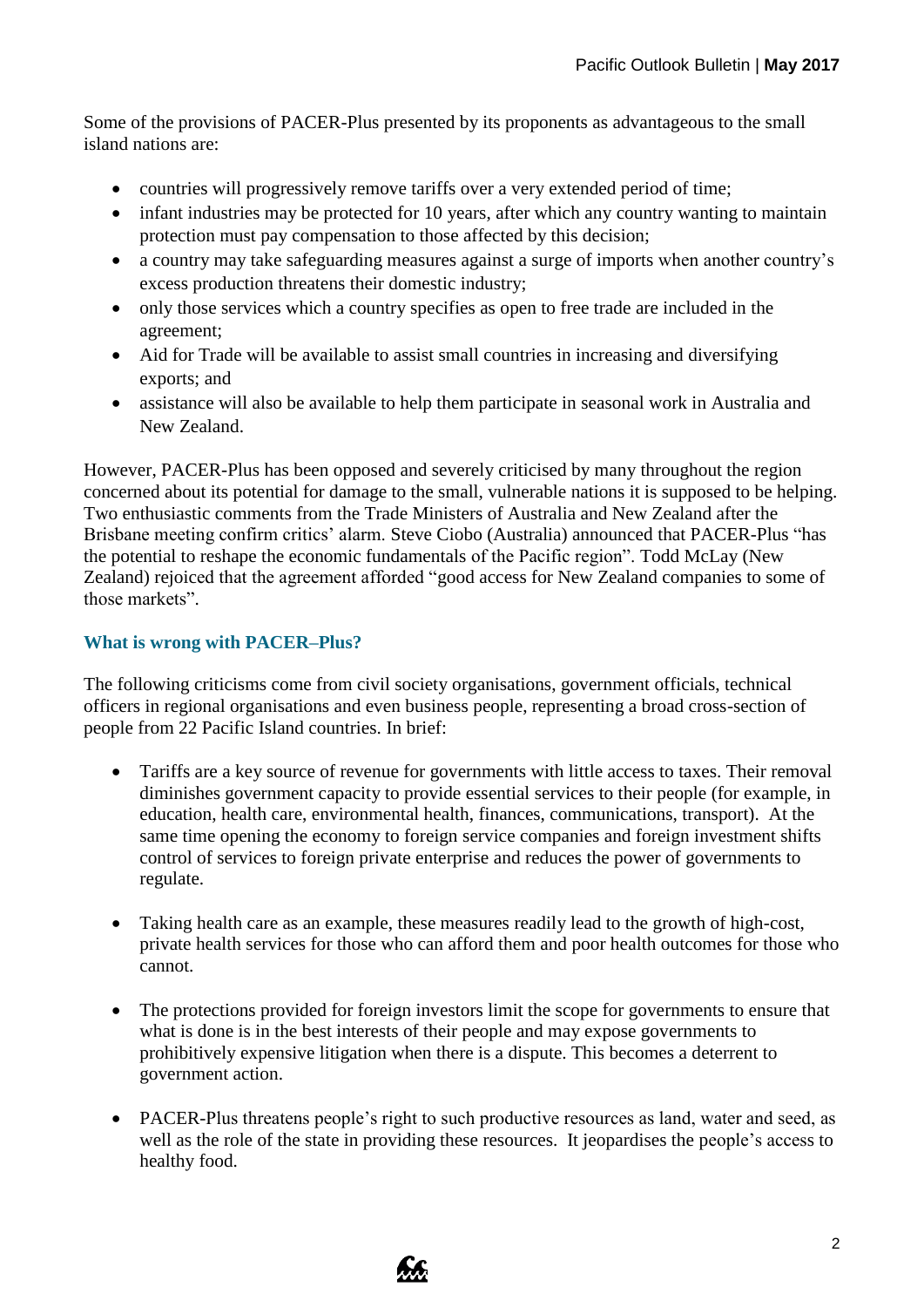The secrecy of negotiations and lack of transparency have excluded civil society from the process. A Social Impact Assessment of PACER-Plus, based on high-quality research, should have been made before commitment to the agreement. For example, to explore and respond to the possible gender-differentiated impacts of PACER Plus. Women of the Pacific who are concentrated in poorly paid jobs or in small income generating projects in the informal sector are particularly vulnerable.

There is more, quite a deal more, to be said. Meanwhile, Australia and New Zealand trade officials will be congratulating themselves on yet another 'successful' achievement.

*Source: Alison Healey, indebted to the [Pacific Network on Globalisation](http://pang.org.fj/) (PANG), and PANG's Report: [Defending Pacific Ways of Life: a Peoples Social Impact Assessment of PACER-Plus,](https://www.dawnnet.org/feminist-resources/sites/default/files/articles/defending_pacific_ways_of_life_full_report_final_2.pdf) June 2016 | Photo: [Unsplash.](https://unsplash.com/@grailsec17/likes?photo=n7DY58YFg9E)*

## **ELEVATED MERCURY LEVELS FOUND IN PACIFIC ISLAND WOMEN**

A joint study by conducted by [UN Environment, Biodiversity Research Institute](http://www.briloon.org/) (BRI), and global NGO network [IPEN](http://ipen.org/) released in April reveals that women of childbearing age living in four Pacific Island countries have elevated levels of mercury in their bodies.

**\*\***



[The study](http://www.briloon.org/uploads/BRI_Documents/Mercury_Center/UNEP%20Projects/Mercury%20Monitoring%20Women%20Asia%20Pacific%20April%2011%20Raw%20data%20ONLINE.pdf) examined hair samples from women aged 18 - 44 from Cook Islands, Marshall Islands, Tuvalu, and Kiribati, and two landlocked Asian countries, Tajikistan and Nepal. Researchers found **96% of the women sampled from the Pacific Islands contained significantly elevated hair mercury levels**. They propose that the Pacific Island participants may have a higher mercury body burden than other locations due to their relatively high consumption of predatory fish species shown to have elevated mercury concentrations in previous studies. In contrast to the Pacific Islands, samples from Tajikistan, where fish consumption is very low, had the least amount of mercury overall.

According to BRI, "Mercury exposure is particularly concerning for women of childbearing age as it can damage the nervous system, kidneys, and cardiovascular system. Developing organ systems, such as the foetal nervous system, are the most sensitive to the toxic effects of mercury, although nearly all organs are vulnerable."

"This study underscores the importance of biomonitoring mercury pollution," said David Evers, PhD, executive director and chief scientist at BRI and co-author of the study. "Although the subjects in this study represent small selected populations, the information gained contributes to overall global information on mercury concerns. Mercury contamination is ubiquitous in marine and freshwater systems around the world."

*Sources: [Mercury monitoring in women of childbearing age in the Asia and the Pacific Region,](http://www.briloon.org/uploads/BRI_Documents/Mercury_Center/UNEP%20Projects/Mercury%20Monitoring%20Women%20Asia%20Pacific%20April%2011%20Raw%20data%20ONLINE.pdf) Lee Bell (IPEN Mercury Policy Advisor), April 2017 [| Press Release: New study reveals elevated levels of mercury in women](http://ipen.org/news/press-release-new-study-reveals-elevated-levels-mercury-women-child-bearing-age-pacific-island)*